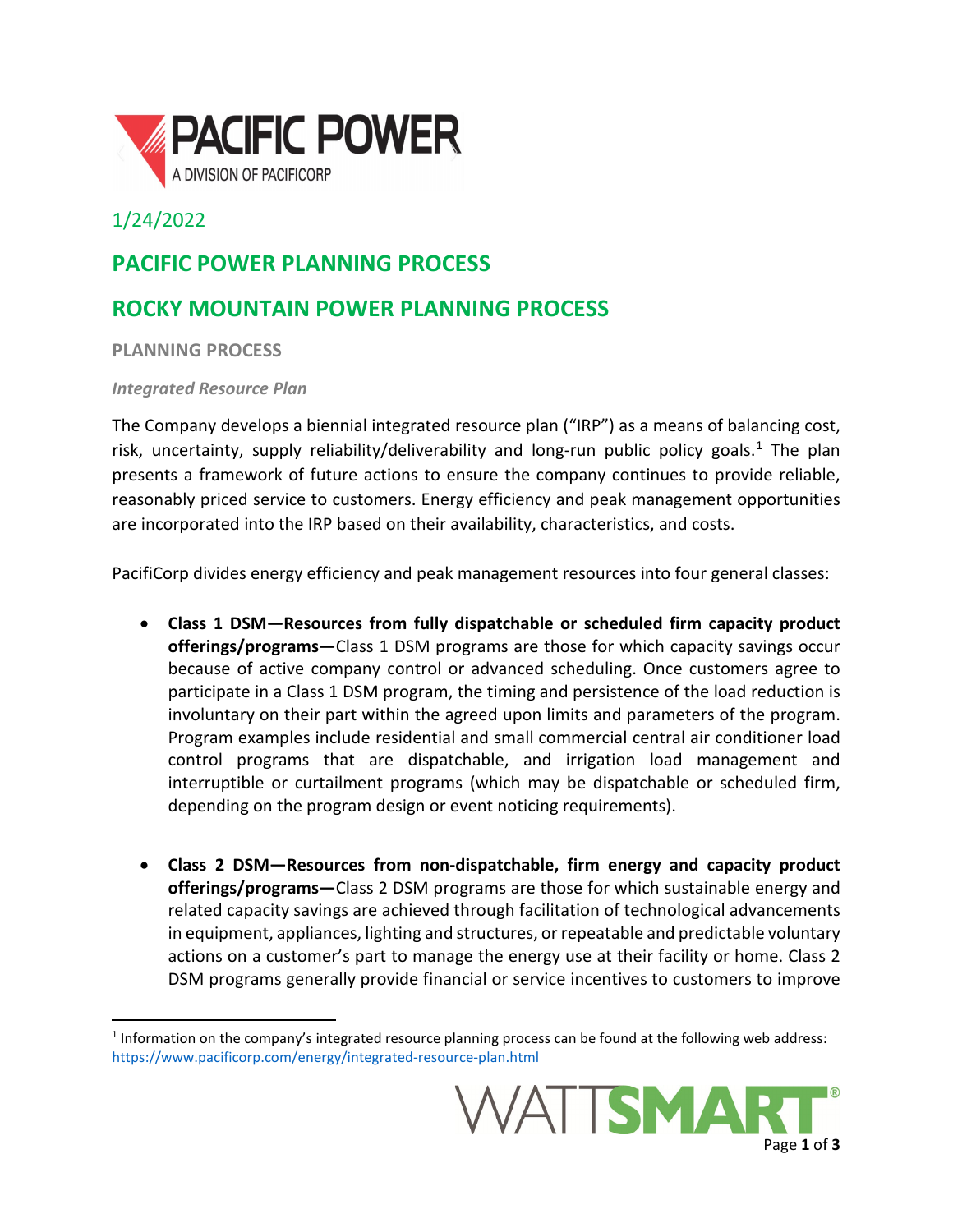the efficiency of existing or new customer-owned facilities through: (1) the installation of more efficient equipment, such as lighting, motors, air conditioners, or appliances; (2) upgrading building efficiency through improved insulation levels, windows, etc.; or (3) behavioral modifications, such as energy management efforts at business facilities and home energy reports for residential customers. The savings endure (are considered firm) over the life of the improvement or customer action. Program examples include comprehensive commercial and industrial new and retrofit energy efficiency programs, comprehensive home improvement retrofit programs, energy management and home energy reports.

- **Class 3 DSM—Resources from price responsive energy and capacity product offerings/programs—**Class 3 DSM programs seek to achieve short-duration (hour by hour) energy and capacity savings from actions taken by customers voluntarily, based on a financial incentive or pricing signal. As a result of their voluntary nature, participation tends to be low and savings are less predictable, making Class 3 DSM resources less suitable to incorporate into resource planning, at least until their size and customer behavior profile provide sufficient information for a reliable diversity result (predictable impact) for modeling and planning purposes. Savings typically only endure for the duration of the incentive offering and, in many cases, loads tend to be shifted rather than being avoided. The impacts of Class 3 DSM resources may not be explicitly considered in the resource planning process; however, they are captured naturally in long-term load growth patterns and forecasts. Program examples include time-of-use pricing plans, critical peak pricing plans, and inverted block tariff designs.
- **Class 4 DSM—Non-incented behavioral-based savings achieved through broad energy education and communication efforts—**Class 4 DSM programs promote reductions in energy or capacity usage through broad-based energy education and communication efforts. The program objectives are to help customers better understand how to manage their energy usage through no-cost actions such as conservative thermostat settings and turning off appliances, equipment, and lights when not in use. The programs are also used to increase customer awareness of additional actions they might take to save energy and the service and financial tools available to assist them. Class 4 DSM programs help foster an understanding and appreciation of why utilities seek customer participation in Classes 1, 2 and 3 DSM programs. Like Class 3 DSM resources, the impacts of Class 4 DSM programs may not be explicitly considered in the resource planning process; however, they are captured naturally in long-term load growth patterns and forecasts. Program examples include company brochures with energy savings tips, customer newsletters focusing on energy efficiency, case studies of customer energy efficiency projects, and public education and awareness programs.